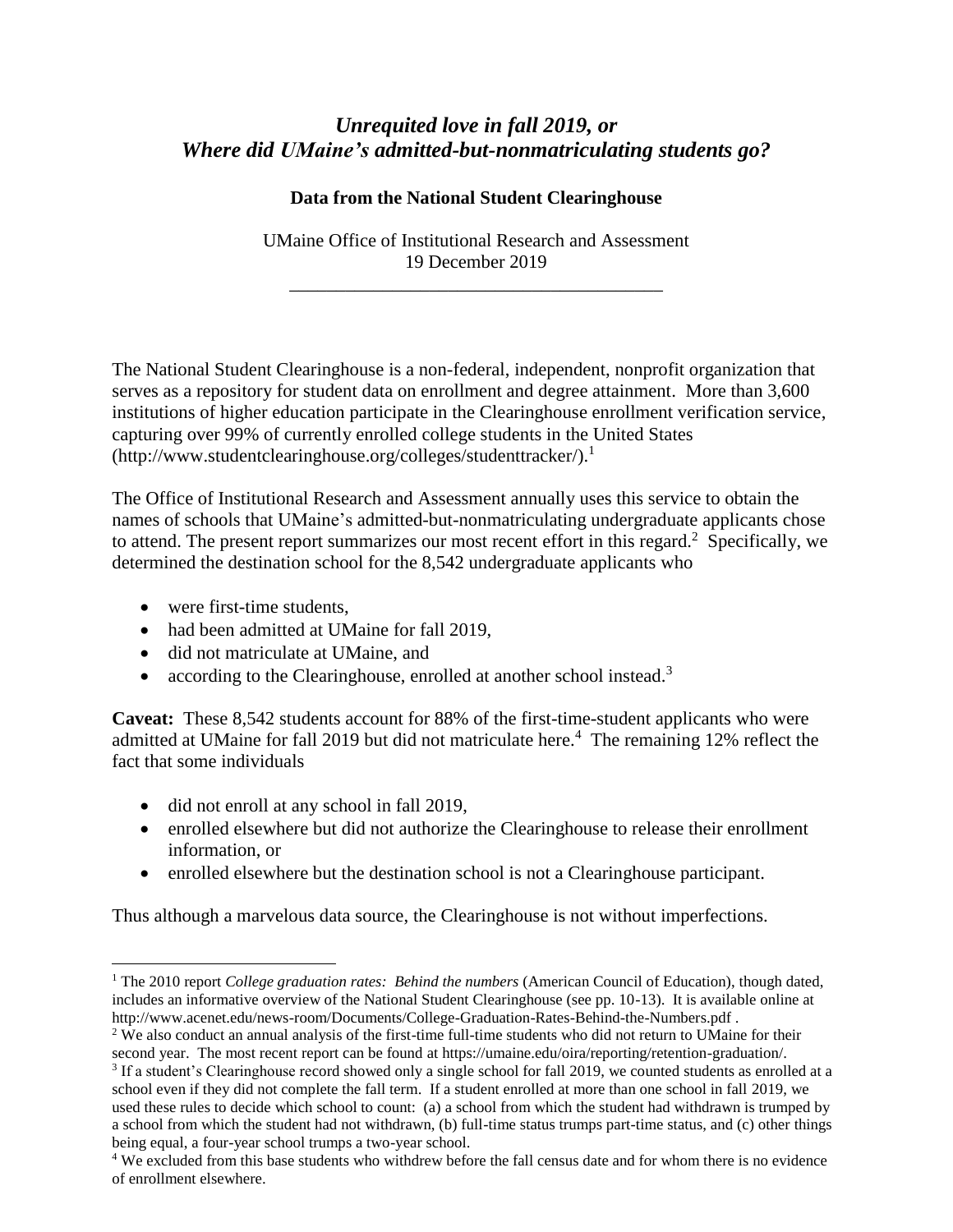We begin by showing the top 20 destination schools for all UMaine's admitted-butnonmatriculating undergraduate applicants, which capture 41% of the 8,542 students for whom the Clearinghouse reported an enrollment record:

|                                         | records  | % of all |
|-----------------------------------------|----------|----------|
|                                         | reported | records  |
| University of New Hampshire             | 519      | 6.1      |
| University of Massachusetts, Amherst    | 361      | 4.2      |
| University of Southern Maine            | 330      | 3.9      |
| University of Rhode Island              | 277      | 3.2      |
| University of Vermont                   | 274      | 3.2      |
| University of Massachusetts, Lowell     | 215      | 2.5      |
| <b>Husson University</b>                | 213      | 2.5      |
| University of New England               | 180      | 2.1      |
| University of Connecticut               | 167      | 2.0      |
| Merrimack College                       | 119      | 1.4      |
| University of Maine at Farmington       | 116      | 1.4      |
| <b>Plymouth State University</b>        | 100      | 1.2      |
| University of Massachusetts, Boston     | 90       | 1.1      |
| Wentworth Institute of Technology       | 88       | 1.0      |
| Maine Maritime Academy                  | 80       | 0.9      |
| <b>Roger Williams University</b>        | 78       | 0.9      |
| <b>Keene State College</b>              | 76       | 0.9      |
| <b>Westfield State University</b>       | 75       | 0.9      |
| <b>Southern Maine Community College</b> | 71       | 0.8      |
| University of Massachusetts, Dartmouth  | 70       | 0.8      |
|                                         | 3,499    | 41.0%    |

*Top 20 destination schools*

We now turn to a brief summary of the Clearinghouse results for Maine residents  $(n = 2,231)$  and then for nonresidents  $(n = 6,311)$ .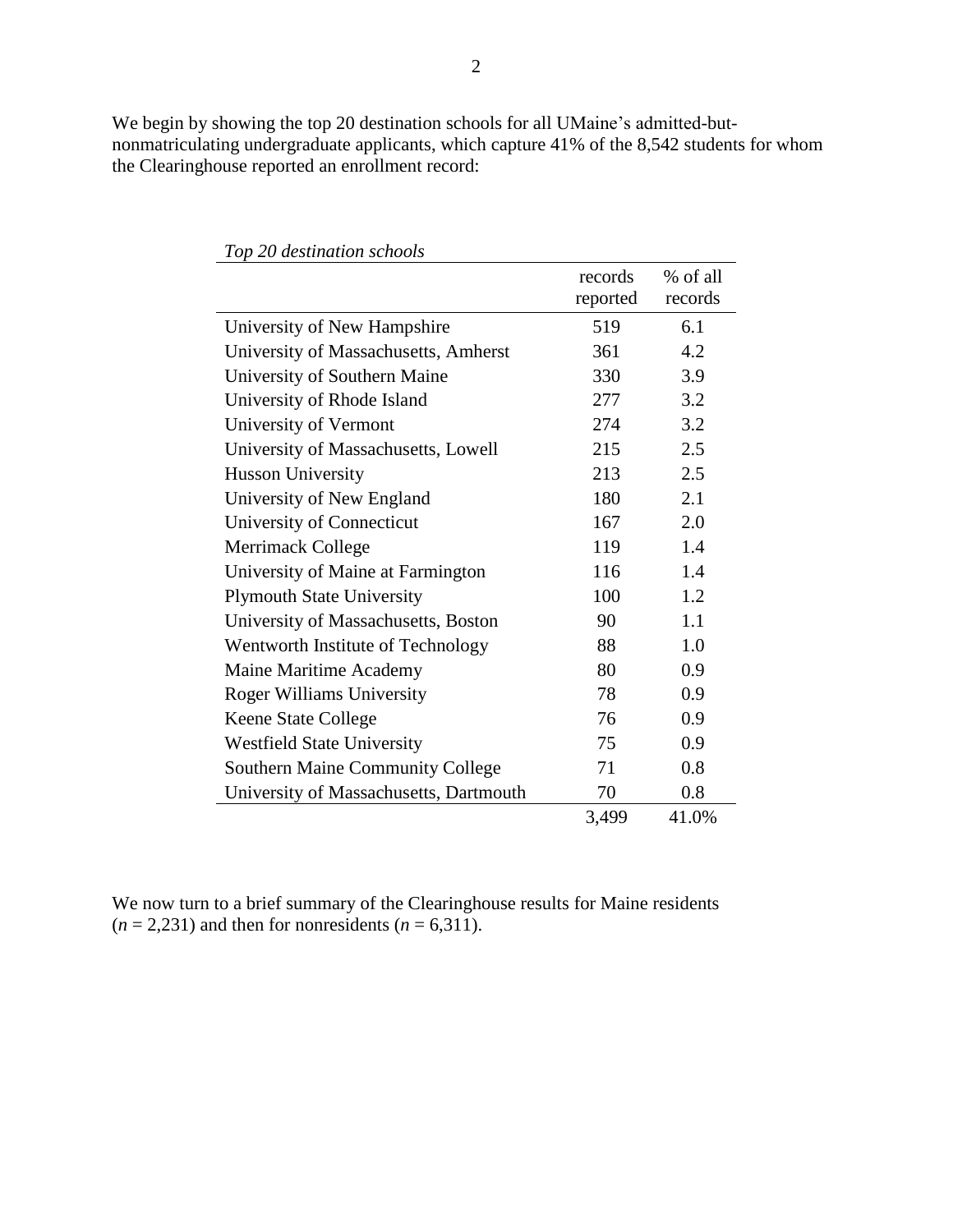## **Maine residents**  $(n = 2,231)$

The top 20 destination schools for Maine residents appear below. These 20 institutions capture 61% of the 2,231 Maine residents for whom the Clearinghouse reported enrollment.

|                                         | records  | % of all |
|-----------------------------------------|----------|----------|
|                                         | reported | records  |
| University of Southern Maine            | 294      | 13.2     |
| <b>Husson University</b>                | 188      | 8.4      |
| University of Maine at Farmington       | 104      | 4.7      |
| University of New Hampshire             | 79       | 3.5      |
| University of New England               | 79       | 3.5      |
| Maine Maritime Academy                  | 72       | 3.2      |
| <b>Southern Maine Community College</b> | 68       | 3.0      |
| <b>Thomas College</b>                   | 63       | 2.8      |
| University of Vermont                   | 51       | 2.3      |
| Saint Joseph's College of Maine         | 47       | 2.1      |
| University of Maine at Augusta          | 44       | 2.0      |
| University of Maine at Presque Isle     | 43       | 1.9      |
| <b>Eastern Maine Community College</b>  | 39       | 1.7      |
| University of Maine at Fort Kent        | 36       | 1.6      |
| <b>Central Maine Community College</b>  | 35       | 1.6      |
| <b>Merrimack College</b>                | 28       | 1.3      |
| <b>Wheaton College</b>                  | 25       | 1.1      |
| Worchester Polytechnic Institute        | 22       | 1.0      |
| <b>Clark University</b>                 | 22       | 1.0      |
| Wentworth Institute of Technology       | 21       | 0.9      |
|                                         | 1,360    | 61.0%    |

*Top 20 destination schools: Maine residents*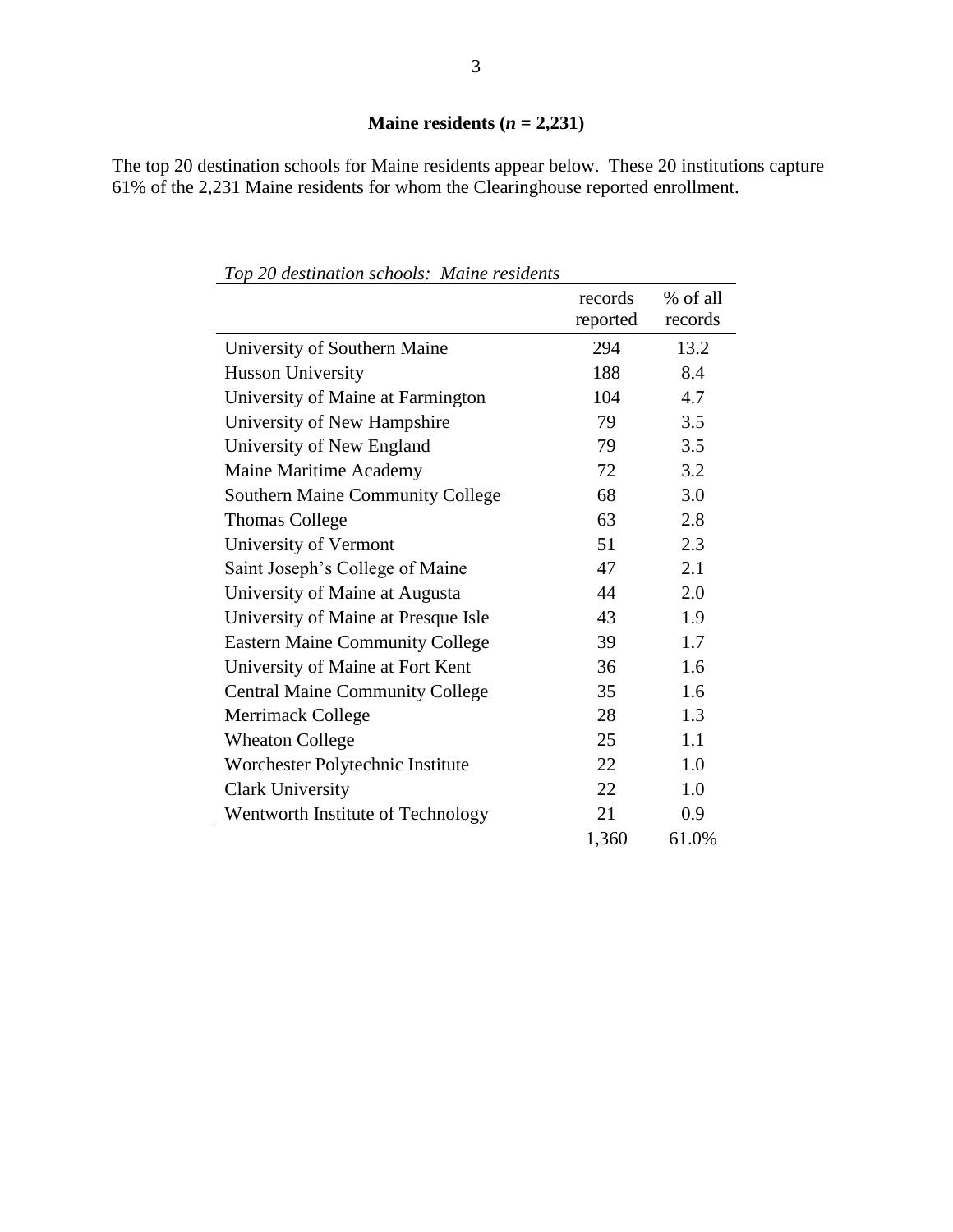Over half (54.9%) of Maine residents—again, who were admitted at UMaine but enrolled elsewhere—stayed in Maine. Around one quarter of all Maine residents attended another UMS school, with USM and UMF predominating (as they invariably do):

|                                              |                                                               | breakdown of<br>Maine residents               |  |
|----------------------------------------------|---------------------------------------------------------------|-----------------------------------------------|--|
| attending<br>another UMS<br>campus:<br>24.1% | <b>USM</b><br>UMF<br>UMA<br><b>UMPI</b><br>UMFK<br><b>UMM</b> | 13.2%<br>4.7%<br>2.0%<br>1.9%<br>1.6%<br>0.8% |  |

Almost one third of all Maine residents attended a non-UMS school in Maine, with Husson University and the community colleges accounting for almost half of these students:

|               | breakdown of<br>Maine residents |         |
|---------------|---------------------------------|---------|
|               | Husson University               | 8.4%    |
| attending     | a Maine community college       | 7.7%    |
| non-UMS       | University of New England       | 3.5%    |
| school in     | Maine Maritime Academy          | 3.2%    |
| <b>Maine:</b> | <b>Thomas College</b>           | 2.8%    |
| 30.8%         | Bates, Bowdoin, Colby           | 2.3%    |
|               | Saint Joseph's College          | $2.1\%$ |
|               | other non-UMS school            | 0.6%    |

7.4% of Maine residents enrolled at one of the other New England land-grant universities, with University of New Hampshire and University of Vermont unfailingly predominating:

|                                                  |                                                          | breakdown of<br>Maine residents      |  |
|--------------------------------------------------|----------------------------------------------------------|--------------------------------------|--|
| attending<br>another<br><b>NELGU:</b><br>$7.4\%$ | UNH<br><b>UVM</b><br>URI<br><b>UMass</b><br><b>UConn</b> | 3.5%<br>2.3%<br>0.8%<br>0.5%<br>0.3% |  |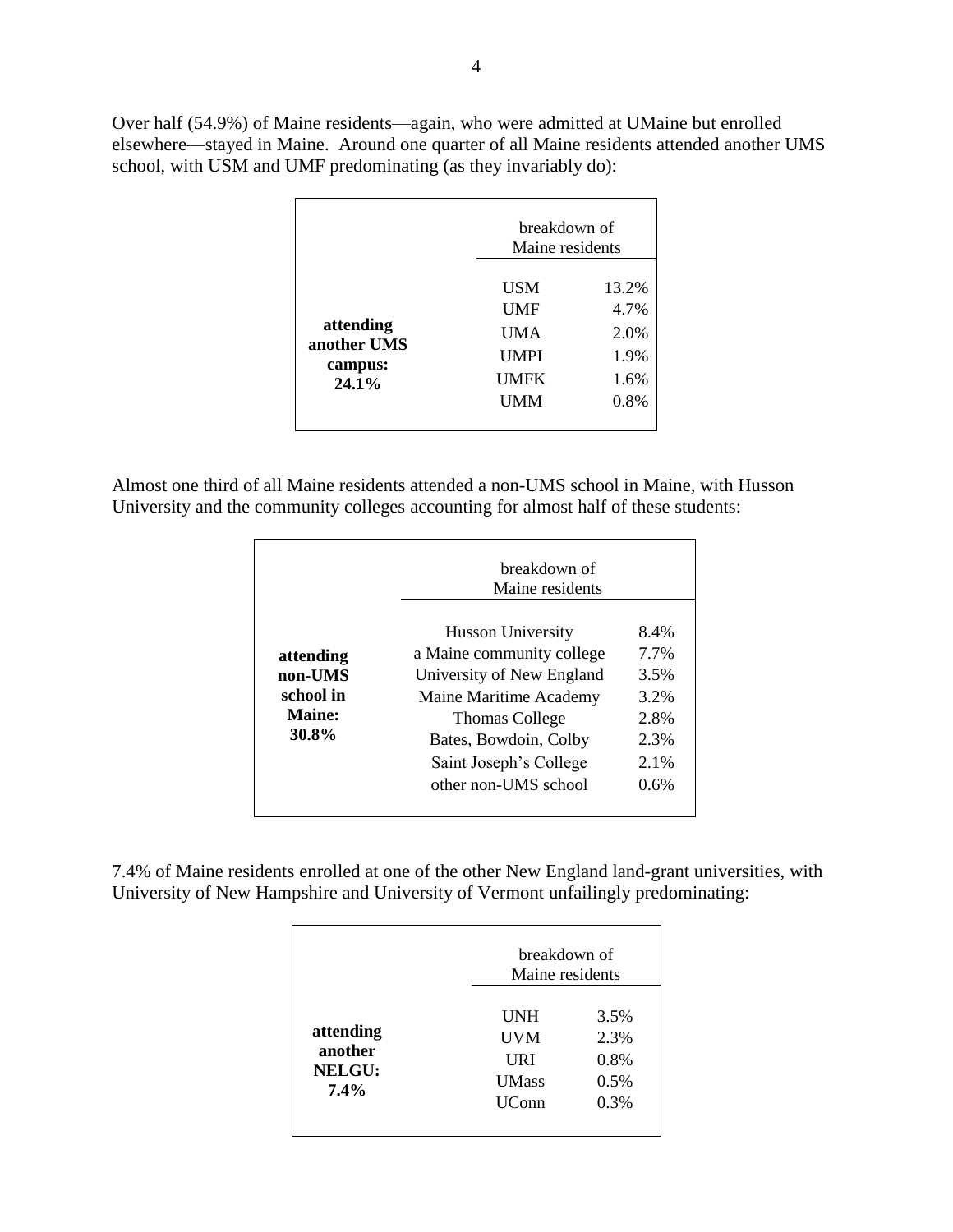The top 20 destination schools for nonresidents appear below, capturing 42% of the 6,311 nonresidents for whom the Clearinghouse found an enrollment record.

|                                        | records<br>reported | % of all<br>records |
|----------------------------------------|---------------------|---------------------|
| University of New Hampshire            | 440                 | 7.0                 |
| University of Massachusetts, Amherst   | 349                 | 5.5                 |
| University of Rhode Island             | 260                 | 4.1                 |
| University of Vermont                  | 223                 | 3.5                 |
| University of Massachusetts, Lowell    | 214                 | 3.4                 |
| University of Connecticut              | 161                 | 2.6                 |
| University of New England              | 101                 | 1.6                 |
| <b>Merrimack College</b>               | 91                  | 1.4                 |
| <b>Plymouth State University</b>       | 89                  | 1.4                 |
| University of Massachusetts, Boston    | 85                  | 1.3                 |
| <b>Westfield State University</b>      | 75                  | 1.2                 |
| <b>Roger Williams University</b>       | 72                  | 1.1                 |
| University of Massachusetts, Dartmouth | 69                  | 1.1                 |
| Wentworth Institute of Technology      | 67                  | 1.1                 |
| <b>Keene State College</b>             | 66                  | 1.0                 |
| <b>Bridgewater State University</b>    | 65                  | 1.0                 |
| Pennsylvania State University          | 62                  | 1.0                 |
| Quinnipiac University                  | 55                  | 0.9                 |
| <b>Salem State University</b>          | 54                  | 0.9                 |
| <b>Endicott College</b>                | 46                  | 0.7                 |
|                                        | 2,644               | 41.9%               |

*Top 20 destination schools: Nonresidents*